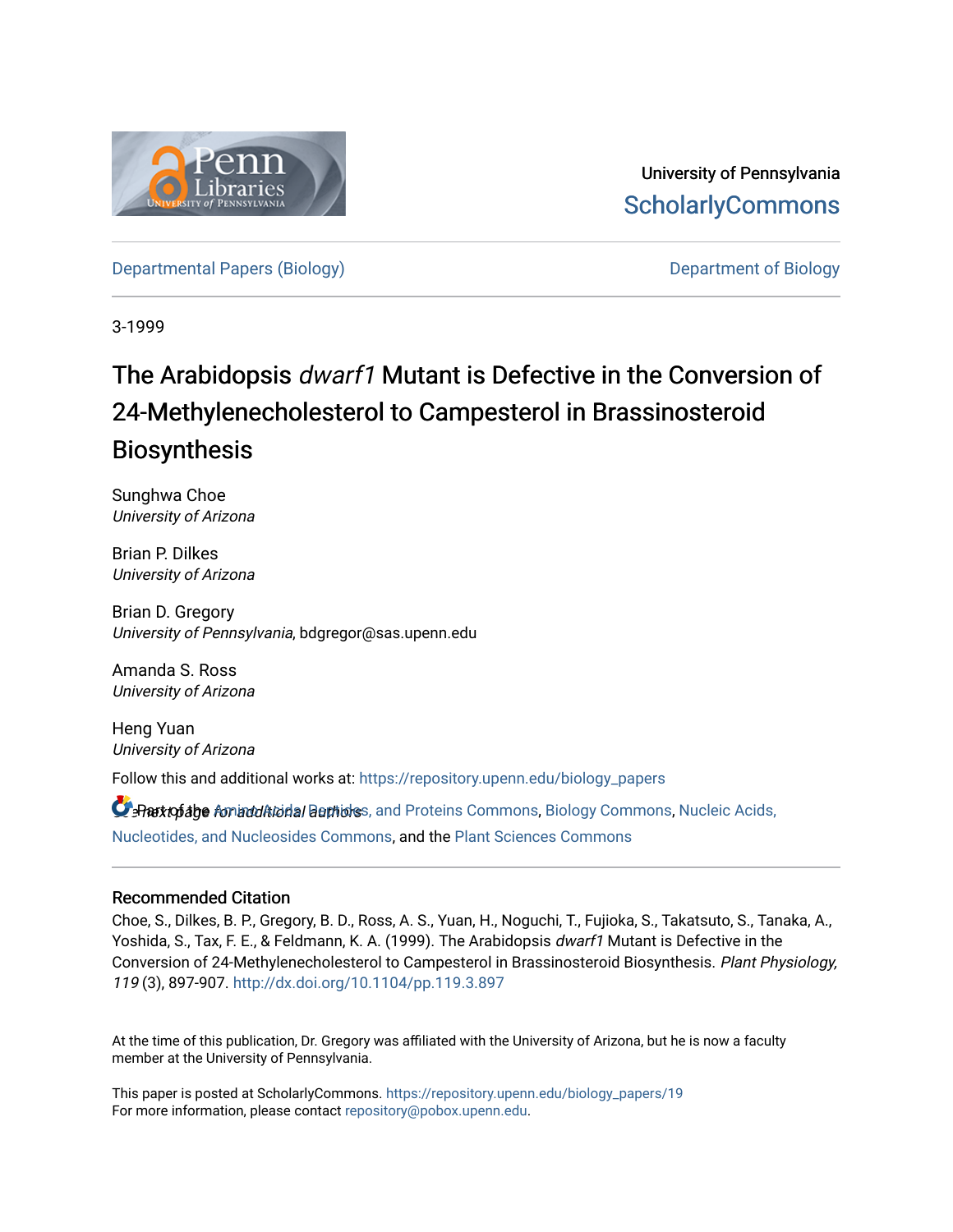# The Arabidopsis dwarf1 Mutant is Defective in the Conversion of 24-Methylenecholesterol to Campesterol in Brassinosteroid Biosynthesis

# **Abstract**

Since the isolation and characterization of *dwarf1-1 (dwf1-1)* from a T-DNA insertion mutant population, phenotypically similar mutants, including deetiolated2 (det2),constitutive photomorphogenesis and dwarfism(cpd), brassinosteroid insensitive1 (bri1), and dwf4, have been reported to be defective in either the biosynthesis or the perception of brassinosteroids. We present further characterization of dwf1-1 and additional dwf1 alleles. Feeding tests with brassinosteroid-biosynthetic intermediates revealed that dwf1 can be rescued by 22α-hydroxycampesterol and downstream intermediates in the brassinosteroid pathway. Analysis of the endogenous levels of brassinosteroid intermediates showed that 24-methylenecholesterol in dwf1 accumulates to 12 times the level of the wild type, whereas the level of campesterol is greatly diminished, indicating that the defective step is in C-24 reduction. Furthermore, the deduced amino acid sequence of DWF1 shows significant similarity to a flavin adenine dinucleotidebinding domain conserved in various oxidoreductases, suggesting an enzymatic role for DWF1. In support of this, 7 of 10 dwf1 mutations directly affected the flavin adenine dinucleotide-binding domain. Our molecular characterization of dwf1 alleles, together with our biochemical data, suggest that the biosynthetic defect in dwf1 results in reduced synthesis of bioactive brassinosteroids, causing dwarfism.

# **Disciplines**

Amino Acids, Peptides, and Proteins | Biology | Nucleic Acids, Nucleotides, and Nucleosides | Plant **Sciences** 

# **Comments**

At the time of this publication, Dr. Gregory was affiliated with the University of Arizona, but he is now a faculty member at the University of Pennsylvania.

# Author(s)

Sunghwa Choe, Brian P. Dilkes, Brian D. Gregory, Amanda S. Ross, Heng Yuan, Takahiro Noguchi, Shozo Fujioka, Suguru Takatsuto, Atsushi Tanaka, Shigeo Yoshida, Frans E. Tax, and Kenneth A. Feldmann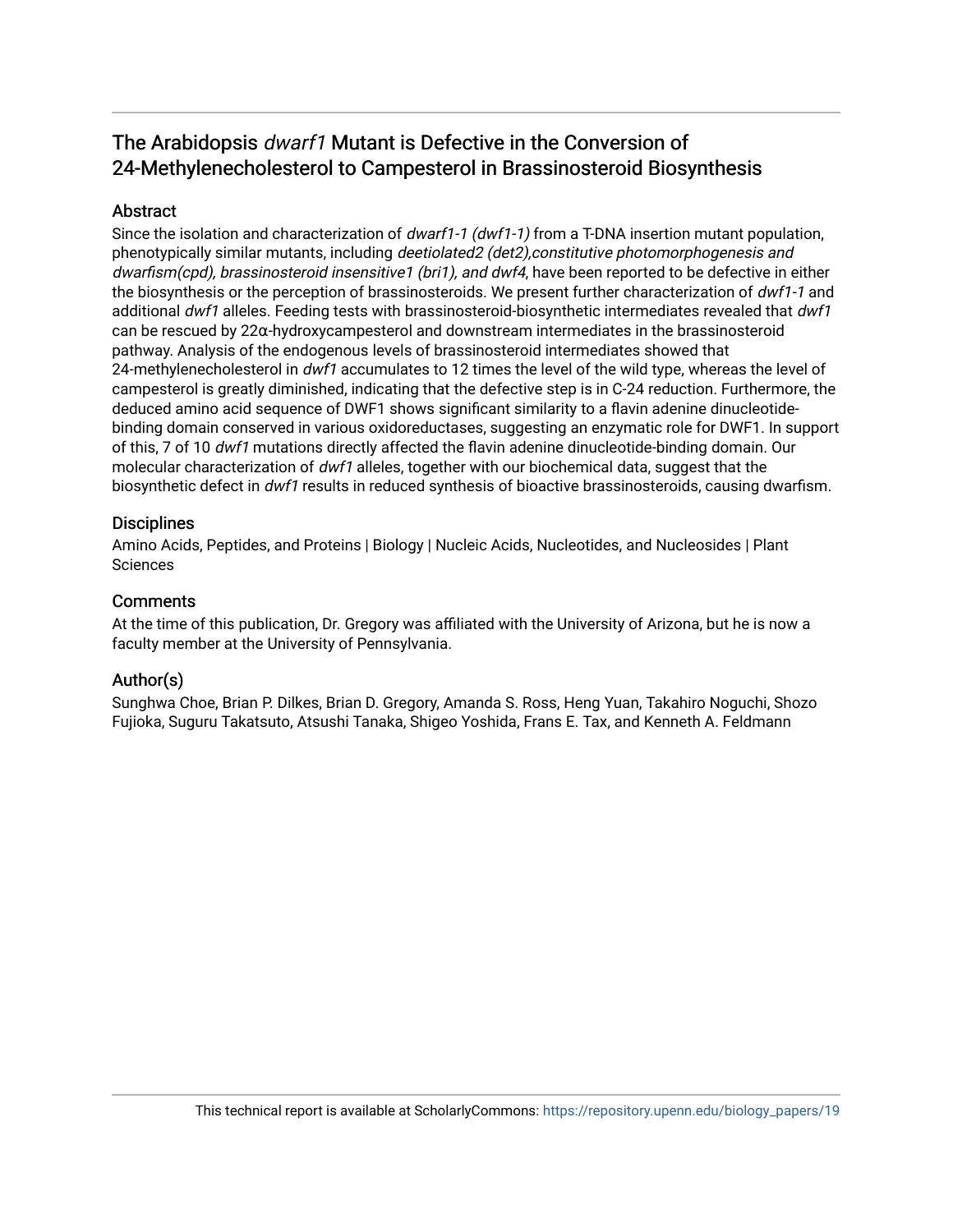# **The Arabidopsis dwarf1 Mutant Is Defective in the Conversion of 24-Methylenecholesterol to Campesterol in Brassinosteroid Biosynthesis<sup>1</sup>**

### **Sunghwa Choe, Brian P. Dilkes, Brian D. Gregory, Amanda S. Ross, Heng Yuan, Takahiro Noguchi, Shozo Fujioka, Suguru Takatsuto, Atsushi Tanaka, Shigeo Yoshida, Frans E. Tax, and Kenneth A. Feldmann\***

Department of Plant Sciences, University of Arizona, Tucson, Arizona 85721 (S.C., B.P.D., B.D.G., A.S.R., H.Y., A.T., F.E.T., K.A.F.); Institute of Physical and Chemical Research (RIKEN), Wako-shi, Saitama 351–0198, Japan (T.N., S.F., S.Y.); Department of Chemistry, Joetsu University of Education, Joetsu-shi, Niigata 943–8512, Japan (S.T.); and Department of Environment and Resources, Japan Atomic Energy Research Institute, 1233 Watanuki-machi, Takasaki-shi, Gunma 370–1292, Japan (A.T.)

**Since the isolation and characterization of dwarf1-1 (dwf1-1) from a T-DNA insertion mutant population, phenotypically similar mutants, including deetiolated2 (det2), constitutive photomorphogenesis and dwarfism (cpd), brassinosteroid insensitive1 (bri1), and dwf4, have been reported to be defective in either the biosynthesis or the perception of brassinosteroids. We present further characterization of dwf1-1 and additional dwf1 alleles. Feeding tests with brassinosteroid-biosynthetic intermediates revealed that dwf1 can be rescued by 22**a**-hydroxycampesterol and downstream intermediates in the brassinosteroid pathway. Analysis of the endogenous levels of brassinosteroid intermediates showed that 24 methylenecholesterol in dwf1 accumulates to 12 times the level of the wild type, whereas the level of campesterol is greatly diminished, indicating that the defective step is in C-24 reduction. Furthermore, the deduced amino acid sequence of DWF1 shows significant similarity to a flavin adenine dinucleotide-binding domain conserved in various oxidoreductases, suggesting an enzymatic role for DWF1. In support of this, 7 of 10 dwf1 mutations directly affected the flavin adenine dinucleotide-binding domain. Our molecular characterization of dwf1 alleles, together with our biochemical data, suggest that the biosynthetic defect in dwf1 results in reduced synthesis of bioactive brassinosteroids, causing dwarfism.**

T-DNA-insertion mutagenesis has proven to be useful for the isolation of many important genes controlling plant growth and development (Choe and Feldmann, 1998). The Arabidopsis *dwarf1* (*dwf1*) mutant was originally isolated from a T-DNA mutant population, and was the first mutant shown to cosegregate with the selectable marker in the T-DNA (Feldmann et al., 1989). The *dwf1* mutant was identified because of its short stature, dark-green leaves, reduced fertility, and robust stems when grown in the light. Physiologically, *dwf1* was not rescued by any of the known growth-promoting phytohormones such as  $GA<sub>3</sub>$  or auxin

(Feldmann et al., 1989). Using the plant DNA flanking the T-DNA as a probe, *DWF1* was cloned and sequenced (accession no. U12400).

Independently, Takahashi et al. (1995) isolated a morphologically similar mutant, *diminuto* (*dim*), from a different T-DNA mutant collection. Cloning and sequencing revealed that *dim* is disrupted in the *DWF1* sequence, indicating that it is an allele of *dwf1*. One year later, Kauschmann et al. (1996) isolated another allele of *DWF1* from a transposon-tagged population. They identified three tiny mutants named *cabbage1*, *cabbage2*, and *cabbage3* (*cbb1*, *cbb2*, and *cbb3*). Altmann et al. (1995) found the sequence of genomic DNA flanking the transposon in *cbb1* to be identical to that of *DWF1*. Kauschmann et al. (1996) originally found that *cbb1* (*dwf1-6*) could be rescued by exogenous application of brassinosteroids, suggesting that *cbb1* (*dwf1-6*) is defective in brassinosteroid biosynthesis. They also analyzed the expression of genes known to be involved in cell elongation, such as <sup>g</sup>-*tonoplast intrinsic protein* (γ-*TIP*) (Höfte et al., 1992; Phillips and Huttly, 1994), and cell wall-modifying enzymes such as xyloglucan endotransglycosylases, including *TOUCH4* (*TCH4*) (Xu et al., 1995) and *MERI5* (Medford et al., 1991). The steady-state mRNA levels of *TCH4* and *MERI5* were lowered, whereas the expression of  $\gamma$ -*TIP* was increased in the *cbb* mutants. Based on this, they proposed that a defect in brassinosteroid biosynthesis in *cbb1* (*dwf1-6*) leads to failure in cell elongation, which requires partial activity of the cell wallmodifying enzymes TCH4 and MERI5.

Brassinolide, the proposed end product of the brassinosteroid-biosynthetic pathway, is synthesized from sterol substrates. Therefore, plants defective in the biosynthetic steps leading from mevalonic acid to sterol, as well as in steps modifying sterols to brassinolide, could display the characteristic *dwf* phenotype. Currently, *dwf7* is reported to be defective in a step of sterol biosynthesis (Choe et al., 1999), and three mutants, *deetiolated2* (*det2*) (Li et al., <sup>1</sup> Channel Channel Channel Channel Channel Channel Channel Channel Channel Channel Channel Channel Channel Channel Channel Channel Channel Channel Chan

tion (grant no. 9604439 to K.A.F.) and by a Grant-in-Aid for Scientific Research (B) from the Ministry of Education, Science, Sports, and Culture of Japan (grant no. 10460050 to S.F.).

<sup>\*</sup> Corresponding author; e-mail feldmann@ag.arizona.edu; fax 1–520–621–7186.

Abbreviations: EMS, ethyl methanesulfate; EST, expressed sequence tag; SIM, selective ion monitoring; SSLP, simple sequence length polymorphism.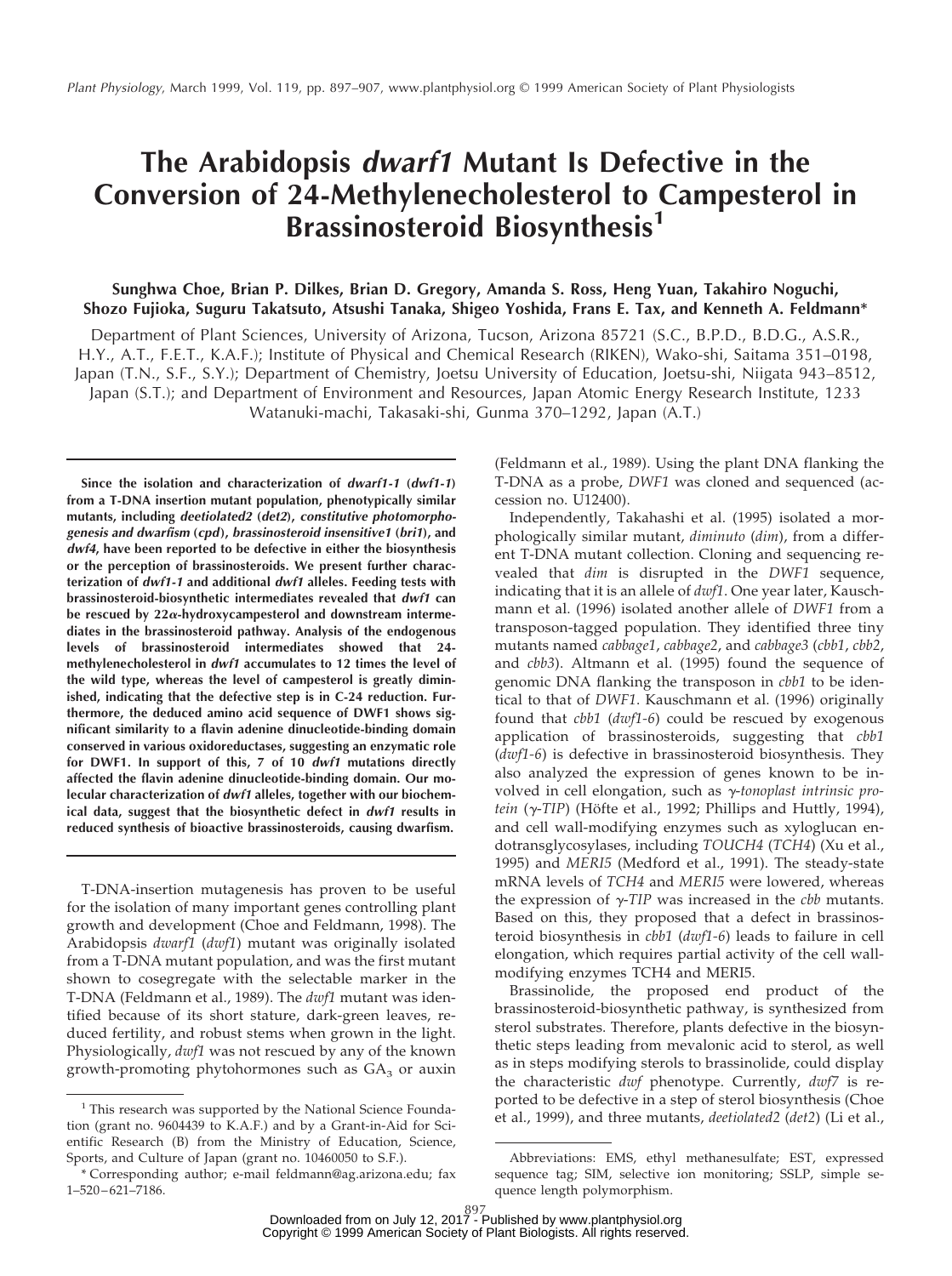1996), *dwf4* (Choe et al., 1998), and *constitutive photomorphogenesis and dwarfism* (*cpd*) (Szekeres et al., 1996), are defective in the brassinosteroid-specific biosynthetic steps, from campesterol to brassinolide. Specifically, *dwf7* is blocked in the sterol C-5 desaturation step, which is the most upstream step identified in *dwf* mutants thus far (Choe et al., 1999). Fujioka et al. (1997) have shown *det2* to be blocked in the  $5\alpha$ -reduction step converting campesterol to campestanol. Choe et al. (1998) have proposed that *dwf4* is disrupted in the  $22\alpha$ -hydroxylation step, which is hypothesized to be the rate-limiting step in brassinosteroid biosynthesis. Finally, Szekeres et al. (1996) have found *cpd* to be defective in the 23a-hydroxylation step following *dwf4*. Both DWF4 and CPD have been assigned to the same group of Cyt P450 proteins (CYP90) because they share more than 40% identity. In addition to these biosynthetic mutants, Clouse et al. (1996) have also identified *brassinosteroid insensitive1* (*bri1*), a mutant insensitive to brassinosteroids. Recently, *BRI1* was cloned and was shown to encode a Leu-rich repeat receptor kinase, suggesting a role in brassinosteroid signal perception and transduction (Li and Chory, 1997). All of the brassinosteroid dwarf mutants share characteristic phenotypes in the light, as described above, as well as abnormal skotomorphogenesis in the dark, including short hypocotyls and expanded cotyledons.

Recent characterization of these *dwf* mutants provides compelling evidence that brassinosteroids are essential modulators for proper growth and development in plants. To understand all of the roles assigned to brassinosteroids in plants, the identification of the components of the brassinosteroid pathway and the regulation of endogenous brassinosteroid biosynthesis is critical. The proposed brassinosteroid-biosynthetic pathway predicts that there are at least 20 genes involved in brassinolide synthesis, which begins with squalene (Choe et al., 1999). To identify mutants in each biosynthetic step, we are characterizing a large collection of Arabidopsis dwarfs with the characteristic brassinosteroid dwarf phenotype. Currently, we have identified 12 different brassinosteroid loci. Six of these mutants, *bri1* (*dwf2*) (Clouse et al., 1996; Li and Chory, 1997), *cpd* (*dwf3*) (Szekeres et al., 1996), *dwf4* (Choe et al., 1998), *det2* (*dwf6*) (Li et al., 1996), *dwf7* (Choe et al., 1999), and *dwf1* (Feldmann et al., 1989; Takahashi et al., 1995; Kauschmann et al., 1996), have been characterized.

Here we report further studies on *dwf1*. Because Kauschmann et al. (1996) have shown that *dwf1* can be rescued by exogenous application of brassinosteroids, we have used different methods to pinpoint the specific biosynthetic step that is defective in *dwf1*. First, we applied biosynthetic intermediates to *dwf1* plants to identify compounds that rescued *dwf1* phenotypes. In addition, we analyzed the endogenous brassinosteroid levels using GC-SIM to identify accumulated compounds. Based on this biochemical analysis, we found that a C-24 reduction step converting 24-methylenecholesterol to campesterol was blocked in *dwf1*. Coupled with sequence analyses of *DWF1* and identification of the site of mutation in eight *dwf1* alleles, we propose that DWF1 acts as a biosynthetic enzyme, catalyzing C-24 reduction in sterol biosynthesis.

#### **MATERIALS AND METHODS**

#### **Mutant Isolation**

The isolation of *dwf1-1* and the cosegregation of the T-DNA with the dwarf phenotype are described by Feldmann et al. (1989). *dwf1-3*, *dwf1-4*, and *dwf1-5* were isolated by screening dwarf mutants of the Enkheim-2 (En-2) ecotype obtained from the Nottingham Arabidopsis Stock Center (University of Nottingham, UK). These mutants were generously donated by Albert Kranz. Genetic-complementation tests were employed to determine allelism to *dwf1-1*. Three lines, 318, 355, and 356, were shown to be new alleles of *dwf1*. Moreover, it has been shown that *dim* (Takahashi et al., 1995) and *cbb1* (Kauschmann et al., 1996) contain insertions in the *DWF1* gene (Altmann et al., 1995). For consistency with Kauschmann et al. (1996), we will refer to *dim* and *cbb1* as *dwf1-2* and *dwf1-6*, respectively. In addition, we have isolated 43 new *dwf* mutants in a screen of approximately  $50,000$  M<sub>2</sub> lines from an EMS-mutagenized population (ecotype Wassilewskija-2 [Ws-2]).

Dwarf mutants resembling *dwf1* in both phenotype and brassinosteroid-feeding response were outcrossed to plants of the Columbia ecotype to test for linkage to markers near  $dwf1$ . We isolated DNA from individual  $F_2$  dwarfs, and tested the genetic linkage of the new mutants to *dwf1*, using SSLP markers as described by Bell and Ecker (1994). Previously, SSLP mapping of *dwf1-1* showed linkage of *dwf1* to nga162; the meiotic recombination ratio was 1 out of 40 chromosomes tested. Five mutants resembling *dwf1* (WM1-7, WM3-1, WM5-5, WM9-3, and WM12-1) were also closely linked to nga162. Molecular characterization showed that these contained mutations in the *DWF1* gene and, as such, were renamed *dwf1-7* (WM1-7), *dwf1-8* (WM3-1), *dwf1-9* (WM5-5), *dwf1-10* (WM9-3), and *dwf1-11* (WM12-1) (see Table I).

#### **Growth Conditions and Feeding Tests**

For plant growth in soil, seeds were sown in 5.5-cm pots filled with wet Metromix (Grace Sierra, Milpitas, CA). Pots were cold treated for 2 d before transfer to incubators (Percival, Boone, IA) set at 22°C with long-day conditions (16 h of light [240  $\mu$ mol m<sup>-2</sup> s<sup>-1</sup>] at 22°C and 75% RH; 8 h of dark at 21°C and 90% RH). Plants were subirrigated with a modified Hoagland solution (Feldmann and Marks, 1987) diluted 1:1 with deionized water as necessary. For brassinolide-dose experiments, seeds were surfacesterilized and sprinkled on agar-solidified medium containing Murashige-Skoog salts (GIBCO-BRL) supplemented with 0.5% Suc and 0.8% agar (Difco, Detroit, MI). Plates were cold treated for 2 d at 4°C before germination. After germination for 3 d, two to three seedlings at a similar growth stage were transferred to a single cell of a 24-well plate (Corning Inc., Corning, NY) prefilled with 1.5 mL of brassinosteroid-supplemented liquid Murashige-Skoog medium. Plates were sealed with porous tape (3M) and grown on a platform shaker (230 rpm) under continuous light (240  $\mu$ mol m<sup>-2</sup> s<sup>-1</sup>). As a control, an equivalent amount of ethanol (95%) was added to the medium, because ethanol was used as the solvent for brassinolide.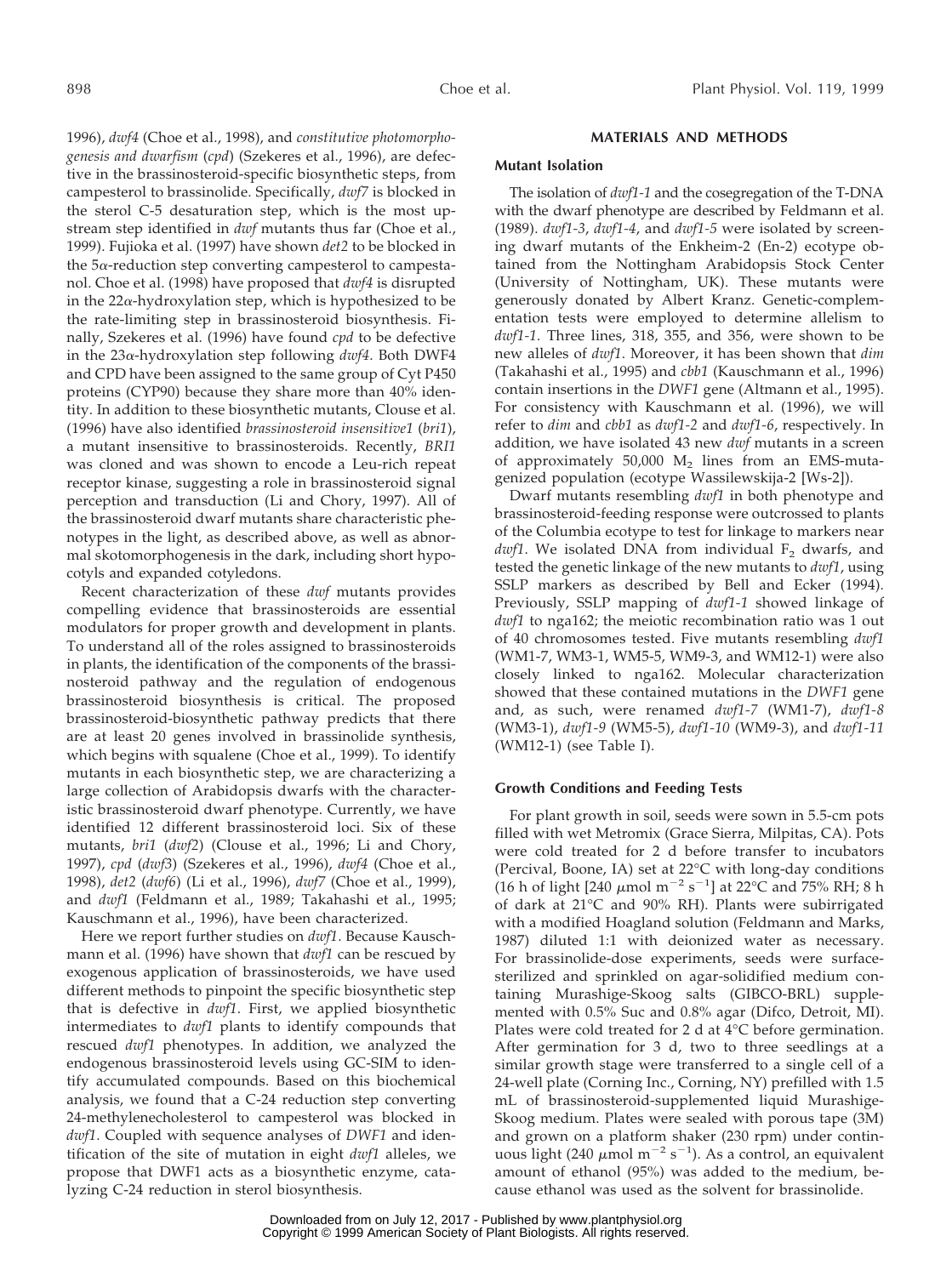After 7 d of growth, seedlings from each well were placed in 0.05% toluidine blue in phosphate buffer, pH 4.4, and transferred to agar plates to measure the hypocotyl length using an ocular micrometer on a dissecting microscope. For inflorescence feeding experiments, *dwf1-1* and Ws-2 wild-type plants were grown on soil until the inflorescence reached 1 cm in length. Inflorescence apices were marked by tying a string just below the unopened flowers to distinguish the portion of brassinosteroidinduced growth from untreated growth. Brassinosteroidbiosynthetic intermediates were diluted to the desired concentration with water containing 0.01% Tween 20,  $10^{-6}$  M cathasterone, 6-deoxocathasterone,  $22\alpha$ -hydroxycampesterol, and  $10^{-7}$  m brassinolide. Two microliters of each brassinosteroid solution was applied daily to the shoot tips of plants using a micropipette (Gilson P-20, Rainin Instrument, Emeryville, CA). After 1 week of treatment the pedicels and inflorescence above the string were measured to the nearest millimeter ( $n = 15$ ). Choe et al. (1999) have described the methods used for the detection of endogenous brassinosteroid levels.

#### **Molecular Cloning and Characterization of Mutations**

Plant DNA flanking the T-DNA borders in *dwf1-1* was isolated as described by Dilkes and Feldmann (1998). We used DNA from a right-border rescue as a probe to isolate corresponding cDNA clones from a  $\lambda$ PRL-2 cDNA library constructed with  $\lambda$ ZipLox2 (GIBCO-BRL). The Arabidopsis Biological Resource Center (Ohio State University, Columbus) provided the library (stock no. CD4-7). In addition, genomic DNA clones were isolated from a λDASH-II (Stratagene) genomic library constructed using genomic DNA from the Ws-2 ecotype. To confirm the identity of the clone, a 7-kb restriction fragment from two genomic clones predicted to span the T-DNA insertion site was sequenced and compared with the sequences of the right-borderrescued fragment and cDNA (accession no. U12400). DNA sequencing was carried out using an automated sequencer (model ABI373, Perkin Elmer, Norwalk, CT) at Arizona Research Laboratories (University of Arizona, Tucson). We performed searches for similar sequences using the Basic Local Alignment Search Tool (BLAST) program (Altschul et al., 1997) at the National Center for Biotechnology Information. We aligned similar sequences identified from the BLAST search using the PileUp program of the software package from the Genetics Computer Group (GCG, Madison, WI). Boxing and highlighting of aligned sequences was performed using ALSCRIPT software provided by Barton (1993). We used the PSORT package (Nakai and Kanehisa, 1992; http://psort.nibb.ac.jp:8800/) to predict subcellular targeting.

We identified the mutations in the *dwf1* alleles by sequencing PCR-amplified DNA. Oligonucleotide sequences of the primers from  $5'$  to  $3'$  are: D1F1, GTTTGATGCAGT-GAGGA; D1F2, TGAGGCCCAAGAGGAAGAAG; D1R5, ACGGCCCGAGAGAACATCAG; D1F3, ACAAGGAGA-AGATGACTGC; D1R4, GGAACGCTGGTGCCCTAACG; D1F4, TACATTGATTCTTTTGCTCC; D1R3, GGAACA-CACGGACACCATCA; D1R2, TGGCGCATGACTCCGA-

CCTT; D1F5, TGAATTGTATGAGGAGTGC; and D1R1, AAGTATCCGTTTAGGTTTTC. Genosys Biotechnologies (The Woodlands, TX) provided the PCR primers and Boehringer Mannheim supplied the *Taq* polymerase. We followed the manufacturer's method for PCR amplification. To obtain the longest PCR product spanning the entire coding region, we used the D1F1 and D1R1 primer pair. The PCR-amplified DNA fragments were gel purified (Prep-A-Gene DNA purification system, Bio-Rad) and subjected to sequencing using the primers described above. Using the BestFit program of the GCG software package, we compared DNA sequences from the mutant allele with the sequence of the wild type to identify base changes. Putative base changes in the mutant allele were confirmed by repeated sequencing of multiple PCR reactions (at least twice for each strand) to eliminate possible PCR artifacts.

#### **RESULTS**

#### **Altered Development of Arabidopsis dwf1 Plants**

*dwf1-1* was originally isolated from the first population of 100 T-DNA lines generated by seed infection (Feldmann et al., 1989). To identify more alleles, 14,000 additional lines representing 21,000 insertion events were screened for dwarfs phenotypically similar to *dwf1-1*. Geneticcomplementation tests showed that none of the 13 additional dwarfs isolated from the screen were allelic to *dwf1-1*. Next, we obtained all of the dwarf mutants maintained by the Nottingham Arabidopsis Stock Center and screened them for brassinosteroid-responsive dwarfs. Among 55 mutants analyzed, 3 were allelic to *dwf1-1* (stock numbers 318, 355, and 356) and were therefore renamed *dwf1-3*, *dwf1-4*, and *dwf1-5*, respectively.

Figure 1 shows a comparison of the Ws-2 wild type with three *dwf1* alleles at 35 d of age. The two En-2 alleles of *dwf1* (*dwf1-3* and *dwf1-4*) were morphologically distinct from the known null mutant *dwf1-1* (described below). Unlike *dwf1-1*, they possess a shorter stature, a more tightly bunched rosette, and a more highly branched inflorescence (Fig. 1). These differences are probably due to ecotypic backgrounds. As evidence for this, when *dwf1-5* plants were outcrossed twice into the Ws-2 ecotype, they looked more like *dwf1-1* (data not shown). Finally, we isolated 43  $dwf$  mutants from a screen of 50,000  $M<sub>2</sub>$  lines of an EMSmutagenized population (ecotype Ws-2). Five mutants resembled *dwf1* in phenotype and brassinosteroid-feeding response. Mapping using SSLP markers (Bell and Ecker, 1994) indicated that these five mutants are linked to *dwf1-1*. Allelism to *dwf1* was further suggested by the identification of mutations in the *DWF1* gene in these five lines (see below). Table I summarizes the *dwf1* alleles and their origins.

Morphological differences between *dwf1-1* and wild-type plants are shown in Tables II and III. Measurements were taken from 35- and 111-d-old (mature) organs of *dwf1-1* and Ws-2 wild-type plants. A comparison of their heights at 35 d indicates that *dwf1-1* plants were 4-fold shorter than the wild type. The decrease in organ size caused by the *dwf1-1* mutation was not uniform. Inflorescence length was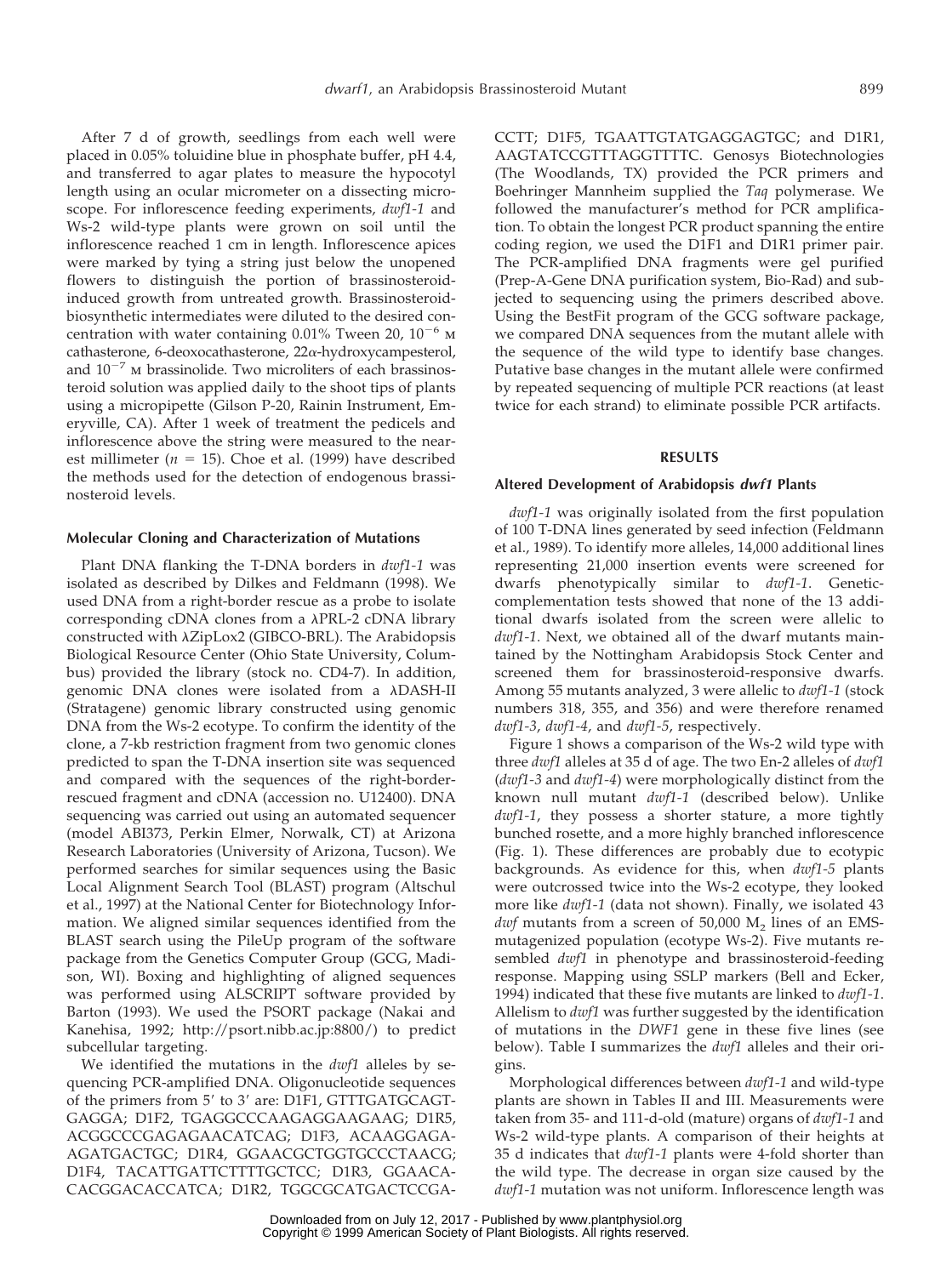

**Figure 1.** Comparison of 5-week-old Arabidopsis wild type, dwf1, and  $dwf4-1$  plants. Bar = 2 cm. The characteristic phenotype of brassinosteroid dwarfs includes a short, robust inflorescence; round, dark-green leaves; and reduced fertility. dwf1-1 (Ws-2 background) is taller than dwf1-3 and dwf1-4 (En-2). Compared with dwf4, dwf1 alleles have a less-severe phenotype.

the most affected. The internode distance was reduced to approximately 25% of that of the wild type (Table II; Fig. 1). Leaf length was one-half that of the wild type, although leaf width was not changed significantly (Table II), resulting in a round shape. The observation that leaf tissues between veins buckled suggests that the elongation of veins was more affected than the expansion of areoles (Fig. 1). Similarly, petiole length was 40% of that of the wild type. The total number of organs from the wild type and *dwf1-1* was recorded. *dwf1-1* plants produced more rosette leaves than did the wild type at 35 d (Table II). Furthermore, the total number of siliques, as well as the number of siliques on the primary inflorescence, was increased 4-fold compared with wild type at maturity. As previously described for the *dwf7* mutant (Choe et al., 1999), *dwf1* plants are not completely sterile. Although the defect in cell elongation affected the stamens more than the gynoecium, some stamens were long enough to reach the stigmatic surface for successful fertilization (data not shown; Choe et al., 1999).

Arabidopsis inflorescences are indeterminate (Bowman, 1994); however, wild-type plants typically cease flowering and senesce by 57 d after germination (Table III). All *dwf1* mutants continued to grow and flower up to 110 d under controlled-growth conditions (Table III). Although *dwf1-1* plants bolted and flowered later than wild-type plants, the primary cause of the expanded life cycle of *dwf1* was due to a prolonged generative phase. *dwf1-1* plants flowered for more than twice as long as wild-type plants. It is this extension of the generative phase that allows the *dwf1-1* plants to overproduce siliques and eventually reach onehalf the height of wild type at maturity (Table III).

#### **Biochemical Characterization of the Brassinosteroid-Biosynthesis Defect in dwf1 Plants**

Clouse et al. (1996) have shown phenotypically similar dwarf mutants of Arabidopsis to be insensitive, whereas Li et al. (1996), Szekeres et al. (1996), and Choe et al. (1998) have reported others to be rescued by the exogenous application of brassinosteroids. Previously, Kauschmann et al. (1996) had shown that *cbb1* (*dwf1-6*) was biochemically complemented by exogenous application of 24 epibrassinosteroids. To further examine this response in our *dwf1* alleles, we applied different concentrations of brassinolide. Figure 2 summarizes the effect of different concentrations of brassinolide on the elongation of hypocotyls of Ws-2, En-2, *dwf1-1*, and *dwf1-3* grown for 10 d in the light. The two ecotypes responded differently to increasing concentrations of brassinolide. Although En-2 showed a small increase after the application of  $10^{-10}$  M brassinolide, elongation was not enhanced with higher concentrations. In contrast, Ws-2 hypocotyls displayed no increase at  $10^{-10}$  M, but appeared to respond to higher concentrations of brassinolide. *dwf1-1*, in the Ws-2 background, showed an increase in length at  $10^{-10}$  M and was comparable with the wild type at  $10^{-9}$  m and higher (Fig. 2). *dwf1-3*, in the En-2 background, did not show a significant increase in length until the application of a  $10^{-9}$  M

| <b>Table I.</b> Alleles of the Arabidopsis dwf1 mutant                                                                |               |              |          |                          |  |  |
|-----------------------------------------------------------------------------------------------------------------------|---------------|--------------|----------|--------------------------|--|--|
| Allele                                                                                                                | Previous Name | Mutagen      | Ecotype  | Reference                |  |  |
| $dwf1-1$                                                                                                              | $T-31$        | T-DNA        | $Ws-2$   | Feldmann et al. (1989)   |  |  |
| $dwf1-2$                                                                                                              | dim           | <b>T-DNA</b> | Columbia | Takahashi et al. (1995)  |  |  |
| $dwf1-3$                                                                                                              | 318           | Unknown      | $En-2$   | NASC $a$ stock no. 318   |  |  |
| $dwf1-4$                                                                                                              | 355           | Unknown      | $En-2$   | NASC stock no. 355       |  |  |
| $dwf1-5$                                                                                                              | 356           | Unknown      | $En-2$   | NASC stock no. 356       |  |  |
| $dwf1-6$                                                                                                              | cbb1          | $Ac/Ds^b$    | $C-24$   | Kauschmann et al. (1996) |  |  |
| $dwf1-Z$                                                                                                              | $WM1-7$       | <b>EMS</b>   | $Ws-2$   | This paper               |  |  |
| $dwf1-8$                                                                                                              | $WM3-1$       | <b>EMS</b>   | $Ws-2$   | This paper               |  |  |
| $dwf1-9$                                                                                                              | WM5-5         | <b>EMS</b>   | $Ws-2$   | This paper               |  |  |
| $dwf1-10$                                                                                                             | WM9-3         | <b>EMS</b>   | $Ws-2$   | This paper               |  |  |
| $dwf1-11$                                                                                                             | WM12-1        | <b>EMS</b>   | $Ws-2$   | This paper               |  |  |
| <sup>b</sup> Ac/Ds, Activator/dissociation transposable element.<br><sup>a</sup> Nottingham Arabidopsis Stock Center. |               |              |          |                          |  |  |

Downloaded from on July 12, 2017 - Published by [www.plantphysiol.org](http://www.plantphysiol.org) Copyright © 1999 American Society of Plant Biologists. All rights reserved.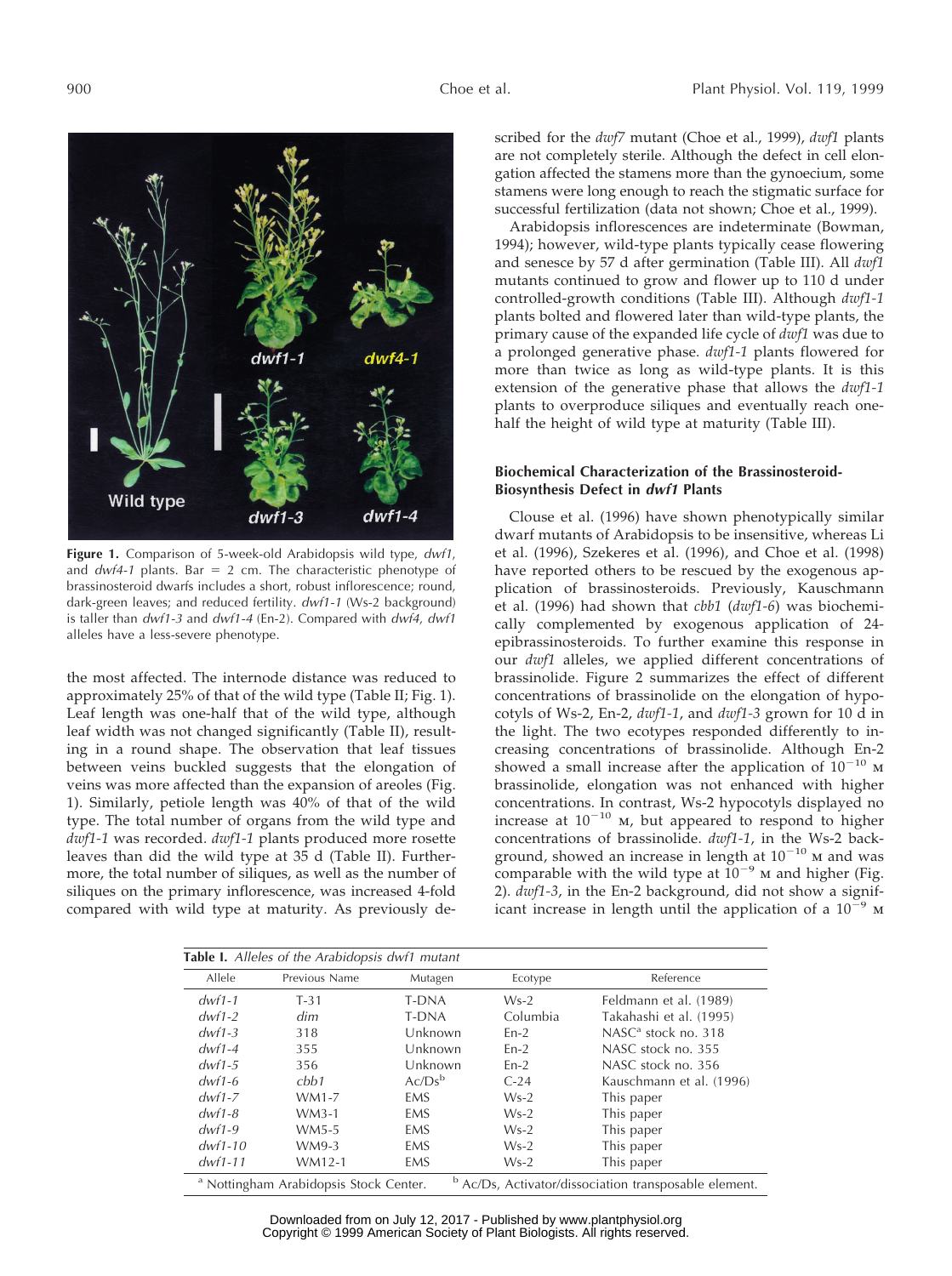| <b>Table II.</b> Morphometric analysis of Ws-2 wild-type and dwf1-1 plants |
|----------------------------------------------------------------------------|
|----------------------------------------------------------------------------|

The sizes of various organs were measured to the nearest millimeter, and the number of organs was counted in dwf1-1 and wild-type plants grown individually in 5.5-cm pots. Each value represents the mean of 10 or more plants  $\pm$  se.

| Parameter                                                                                                                                                                                                                                                                                                               | At 35 d          |                 | At Maturity <sup>a</sup> |                                  |
|-------------------------------------------------------------------------------------------------------------------------------------------------------------------------------------------------------------------------------------------------------------------------------------------------------------------------|------------------|-----------------|--------------------------|----------------------------------|
|                                                                                                                                                                                                                                                                                                                         | $Ws-2$           | $dwf1-1$        | $Ws-2$                   | $dwf1-1$                         |
|                                                                                                                                                                                                                                                                                                                         |                  |                 | mm                       |                                  |
| Length                                                                                                                                                                                                                                                                                                                  |                  |                 |                          |                                  |
| Inflorescence                                                                                                                                                                                                                                                                                                           | $25.80 \pm 0.83$ | $5.47 \pm 0.40$ | $26.99 \pm 0.85$         | $14.72 \pm 0.88$                 |
| Internode                                                                                                                                                                                                                                                                                                               | nd <sup>b</sup>  | nd              | $1.10 \pm 0.03$          | $0.27 \pm 0.01$                  |
| Petiole <sup>c</sup>                                                                                                                                                                                                                                                                                                    | $0.57 \pm 0.03$  | $0.22 \pm 0.01$ | nd                       | nd                               |
| Leaf blade $c$                                                                                                                                                                                                                                                                                                          | $1.72 \pm 0.02$  | $0.80 \pm 0.03$ | nd                       | nd                               |
| Leaf blade width $\epsilon$                                                                                                                                                                                                                                                                                             | $0.77 \pm 0.02$  | $0.84 \pm 0.03$ | nd                       | nd                               |
|                                                                                                                                                                                                                                                                                                                         |                  |                 | no.                      |                                  |
| Number of organs                                                                                                                                                                                                                                                                                                        |                  |                 |                          |                                  |
| Rosette leaves                                                                                                                                                                                                                                                                                                          | $7.1 \pm 0.3$    | $10.9 \pm 0.6$  | nd                       | nd                               |
| Rosette bolts                                                                                                                                                                                                                                                                                                           | $3.6 \pm 0.2$    | $3.7 \pm 0.3$   | $6.4 \pm 0.2$            | $5.0 \pm 0.2$                    |
| <b>Branches</b> <sup>d</sup>                                                                                                                                                                                                                                                                                            | $1.8 \pm 0.1$    | $3.1 \pm 0.2$   | $2.8 \pm 0.1$            | $4.6 \pm 0.2$                    |
| Siliques <sup>d</sup>                                                                                                                                                                                                                                                                                                   | $49.8 \pm 4.0$   | $38.0 \pm 5.0$  | $118.9 \pm 12.1$         | $492.6 \pm 28.9$                 |
| Siliques <sup>e</sup>                                                                                                                                                                                                                                                                                                   | $101.7 \pm 11.3$ | $72.4 \pm 7.5$  | $336.5 \pm 28.6$         | $1303.5 \pm 52.1$                |
| Seeds/silique                                                                                                                                                                                                                                                                                                           | nd               | nd              | $37.7 \pm 0.7$           | $3.2 \pm 1.0$                    |
| <sup>a</sup> Maturity is considered to be the cessation of new flower development.<br>$\alpha$ , and a set of the set of the set of the set of the set of the set of the set of the set of the set of the set of the set of the set of the set of the set of the set of the set of the set of the set of the set of the |                  |                 |                          | <sup>b</sup> nd, Not determined. |

Measured from the second leaf pair. d Number from the primary inflorescence.  $e^{i\theta}$  Number from the entire plant.

concentration of brassinolide, and then continued to increase with concentrations up to  $10^{-7}$  m. In addition to increasing the length of the hypocotyls, brassinolide application increased the size of *dwf1-1* cotyledons and first leaves (data not shown). At concentrations of more than  $10^{-9}$  m brassinolide, these organs were indistinguishable from those of the wild type, although cotyledon and hypocotyl morphology became distorted with higher brassinolide concentrations (data not shown).

Rescue of *dwf1-1* by exogenous application of brassinolide suggests that *dwf1* is defective in brassinolide biosynthesis. Therefore, we wanted to pinpoint the exact step that is defective in *dwf1*. To this end, we examined the effectiveness of some of the brassinosteroid-biosynthetic intermediates in restoring the growth of *dwf1* pedicels. *dwf1* responds to cathasterone, 6-deoxocathasterone,  $22\alpha$ hydroxycampesterol, and brassinolide with increased growth of pedicels (Fig. 3). The synthetic compound  $22\alpha$ hydroxycampesterol has been used in brassinosteroidfeeding studies to overcome problems with the undetectable bioactivity of early biosynthetic intermediates in this

|  |  |  | Table III. Timing of phase transitions |
|--|--|--|----------------------------------------|
|--|--|--|----------------------------------------|

Anatomical characteristics associated with growth-phase changes were scored, and the days after germination (DAG) were recorded. Each number represents the mean of 10 or more plants.

| Characteristic                        | $Ws-2$ | $dwf1-1$ |
|---------------------------------------|--------|----------|
|                                       | DAG    |          |
| <b>Bolt</b>                           | 16.9   | 19.8     |
| Anthesis of first flower              | 21.8   | 24.9     |
| First silique senescence              | 34.6   | 44.6     |
| Termination of flowering <sup>a</sup> | 57     | 102      |
| .                                     | .      |          |

<sup>a</sup> Considered to be the senescence of the last flower.

bioassay, and rescue by  $22\alpha$ -hydroxycampesterol is interpreted as being complemented by campesterol (Choe et al., 1998). Therefore, complementation of *dwf1* by 22ahydroxycampesterol and downstream intermediates suggests that the biosynthetic defect in *dwf1* resided before campesterol.



**Figure 2.** Response of Arabidopsis wild type (Ws-2 and En-2) and dwf1 alleles to different concentrations of exogenously applied brassinolide. The length of 15 or more hypocotyls grown for 10 d in liquid medium was measured. Bars =  $\pm$ sD.

Downloaded from on July 12, 2017 - Published by [www.plantphysiol.org](http://www.plantphysiol.org) Copyright © 1999 American Society of Plant Biologists. All rights reserved.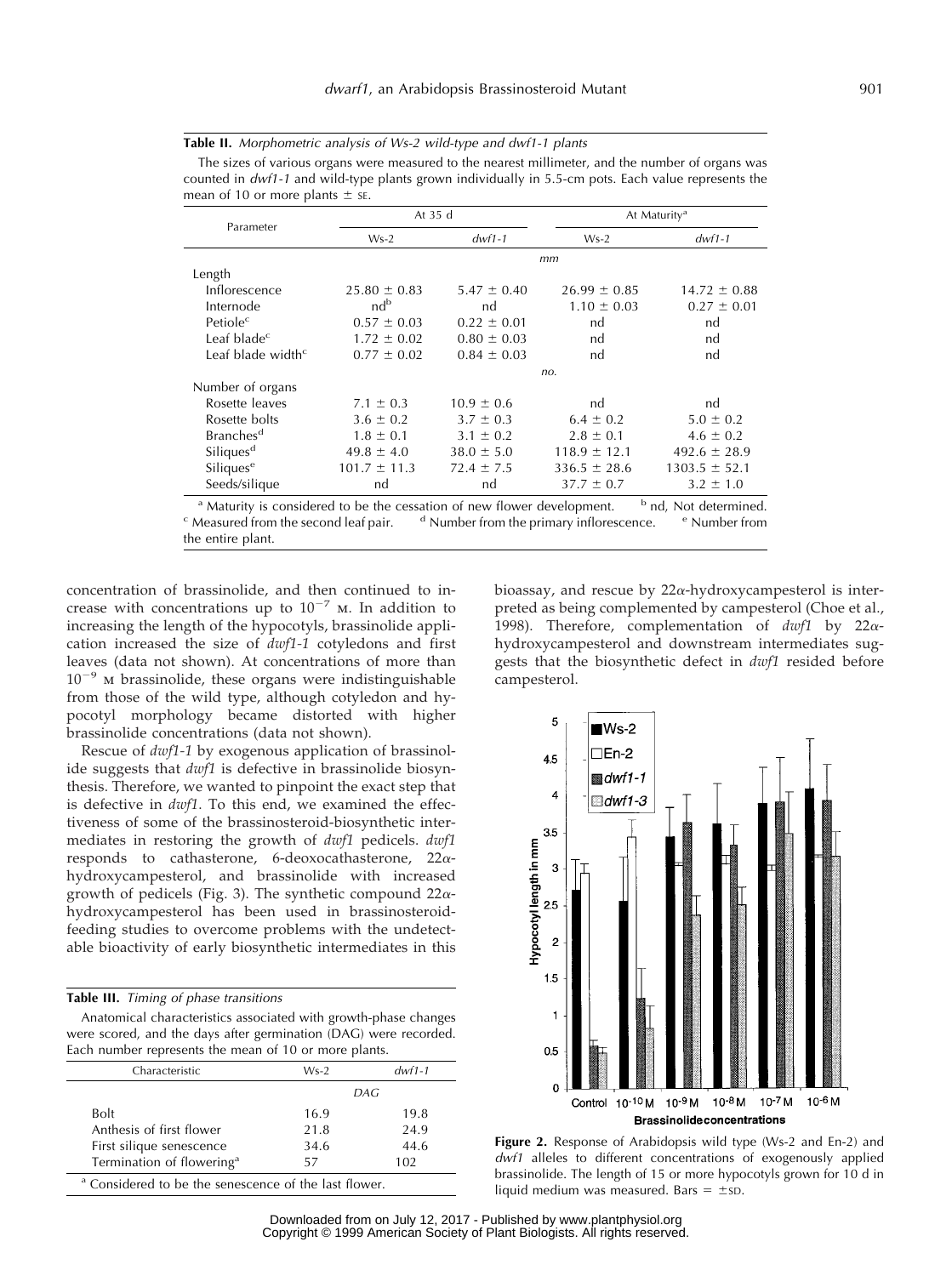

**Figure 3.** Feeding tests with brassinosteroid-biosynthetic intermediates. Inflorescences of 4-week-old dwf1-3 plants were treated with specified biosynthetic intermediates for 1 week. Pedicel length ( $n =$ 15) was measured. All of the compounds tested induced a significant response from the pedicels compared with controls. In particular,  $22\alpha$ -hydroxycampesterol and brassinolide completely rescued the short pedicel length to the normal wild-type length. Bars =  $\pm$ sp.

To further delimit the biosynthetic defect to a single step, we analyzed the endogenous levels of brassinosteroidbiosynthetic intermediates in *dwf1-1* and the wild type using a GC-SIM assay. Figure 4 shows the endogenous amount of selected intermediates with their chemical structures. Compared with the wild type, 24-methylenecholesterol accumulates to a 12-fold higher level in *dwf1-1*, whereas the level of the downstream compound, campesterol, is decreased to 0.3% of the wild type. The level of the next compound, campestanol, is accordingly decreased (most likely due to a shortage of the substrate compound campesterol). Together, the accumulation of 24-methylenecholesterol with the simultaneous decrease of campesterol in *dwf1-1* suggests that the C-24 reduction step is deficient in *dwf1*.

#### **Molecular Characterization of dwf1 Alleles**

Feldmann et al. (1989) demonstrated that the *dwf1-1* phenotype cosegregated with the kanamycin marker derived from an inserted T-DNA. Plant DNA flanking the T-DNA was isolated by plasmid rescue, as described by Dilkes and Feldmann (1998). The rescued clone was found to contain 300 bp of DNA flanking an intact right border. In Southernblot analyses with genomic DNA from *dwf1-1* and wildtype plants, restriction fragment length polymorphism was detected in the T-DNA line when the plant-flanking DNA was used as a probe. The plant-flanking DNA was used to isolate a cDNA clone. Plasmid-rescued DNA, the corresponding cDNA, and genomic clones spanning the entire coding region were sequenced. The cDNA sequence was deposited in GenBank (accession no. U12400). Takahashi et al. (1995) subsequently isolated the identical gene and named it *DIMINUTO*. As previously described by Takahashi et al. (1995), the *DWF1* coding sequence is 1686 bp in length and is disrupted by one 92-bp intron 1282 bp downstream from the start codon.

The primary structure of the DWF1 protein (561 amino acids) was subject to analyses using PSORT software (Nakai and Kanehisa, 1992), which revealed that the protein is likely to be targeted to endomembrane systems such as the ER, Golgi apparatus, and mitochondria as an integral protein, with amino acids 27 to 43 serving as the membranespanning domain. Based on the criteria set by Hicks and Raikhel (1995) and Robbins et al. (1991), the NUCDISC (discrimination of nuclear-localization signals) subprogram of the PSORT package did not find any nuclearlocalization signals. To test the expression of the gene, Arabidopsis EST database searches for sequences identical to *DWF1* were performed. Fourteen EST clones were identified (K3F6TP, 106C3T7, 137P3T7, E4F9T7, 128K1T7, G10C7T7, E1D10T7, G9E12T7, 94O7XP, 176H17T7, 94O7T7, VBV10-12592, G5D11T7, and VCVDH10). As predicted by the abundance of EST clones, the steady-state level of the *DWF1* transcript was present in all organs and at all developmental stages tested (data not shown; Takahashi et al., 1995).

Sequencing the genomic DNA from the various mutants and comparing it with the wild type showed that there were single mutations in all of the mutant alleles. Figure 5A



**Figure 4.** Brassinosteroid-biosynthetic step found to be defective in *dwf1* plants. The aerial parts of 5-week-old wild-type and dwf1 plants were subjected to analysis of endogenous brassinosteroid levels using GC-SIM. Accumulation of 24methylenecholesterol with a simultaneous reduction in the campesterol level suggests that a specific step, C-24 reduction, was blocked in dwf1 mutants. Campesterol is known to serve as substrate for brassinolide biosynthesis.

Downloaded from on July 12, 2017 - Published by [www.plantphysiol.org](http://www.plantphysiol.org) Copyright © 1999 American Society of Plant Biologists. All rights reserved.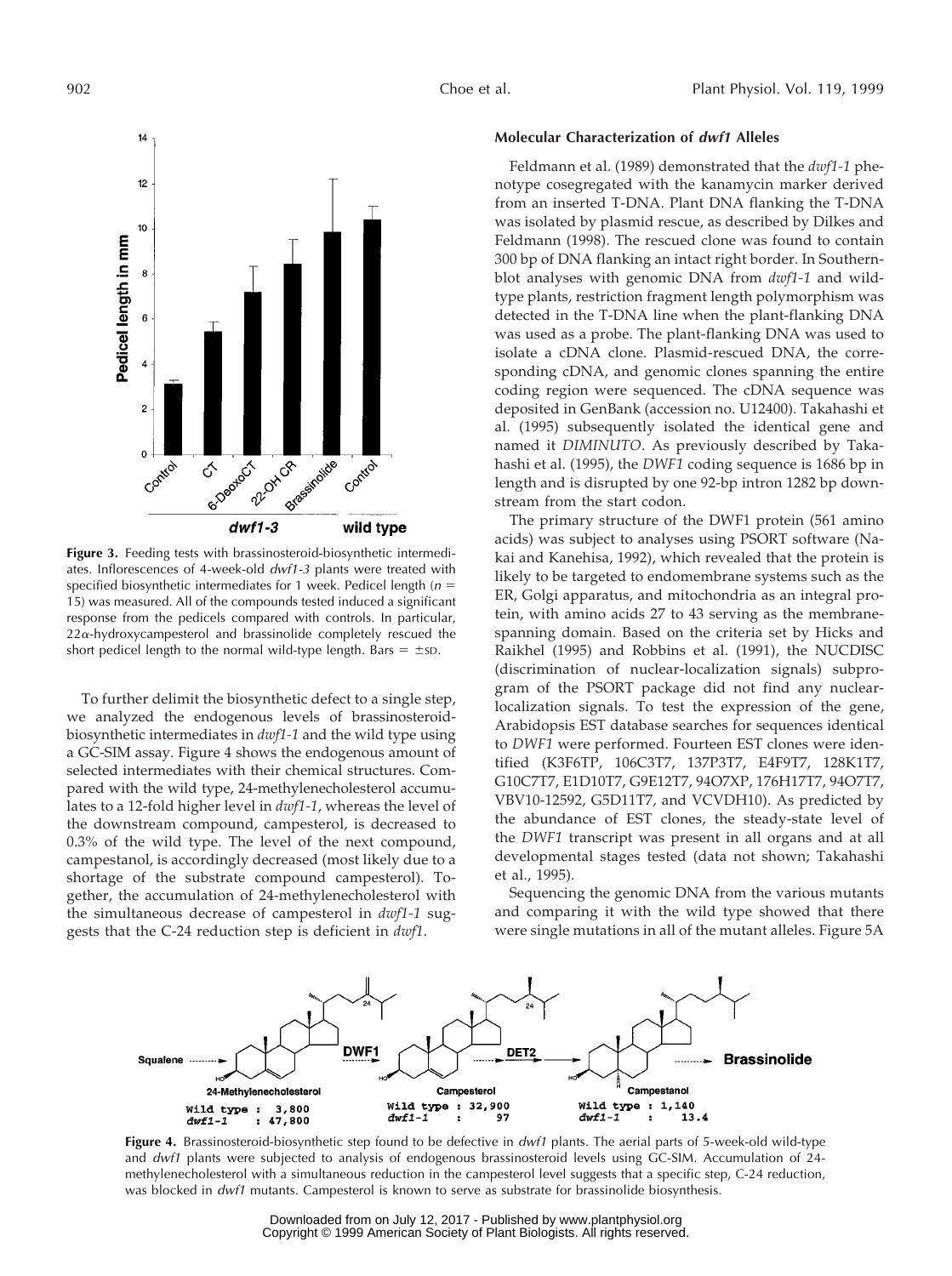

**Figure 5.** Schematic representation of Arabidopsis DWF1 locus with characterized mutations (A) and aligned amino acid sequences of proposed FAD-binding domains from various oxidoreductases (B). Elucidation of DWF1 organization resulted from comparison of cDNA with genomic DNA. Sites of the FAD-binding domain (Mushegian and Koonin, 1996; Fraaije et al., 1998) and mutations identified from dwf1 alleles, including dim (dwf1-2; Takahashi et al., 1995) and cbb1 (dwf1-6; Kauschmann et al., 1996), are indicated. Sequences corresponding to the region of the FAD-binding domain depicted in A are aligned to show conserved residues and relative positions of mutations. Accession numbers for the following are given in parentheses: DEHYD\_BRAOL (2760543), GULOX\_RAT (625202), GLCOX\_HPY (2313619), HYPO\_BSUB (1770026), DLDEHYD\_AF (2650235), GLCOX\_AF (2649802), GLCOX\_ECOLI (1707917), ADAS\_HUMAN (2498106), HYPO\_ARABI (2618686), OXRE\_RF (1169648), HYPO\_MLE (3150105), BBE\_ECALI (400972), DIM\_HUMAN (3182980), DIM\_CELE (3182979), DIM\_PEA (3182981), DWF1 (U12400). Similar sequences were identified using gapped BLAST (Altschul et al., 1997), followed by alignment using PileUp software (GCG). Box shading was carried out using the ALSCRIPT package developed by Barton (1993).

schematically represents *DWF1*, including the positions of various mutations. Most mutations (7 of 10) were located in the amino-terminal half of the gene. The T-DNA is inserted 200 bp downstream from the start codon in *dwf1-1*. To determine whether the T-DNA insertion disrupted *DWF1* gene expression, we performed northern-blot analysis with total RNA from *dwf1-1* and from the wild type. When the blot was probed with *DWF1* cDNA, we detected no *DWF1* RNA in the *dwf1-1* sample, although this RNA was easily detected in the wild-type sample (data not shown). This indicated that steady-state RNA levels in *dwf1-1* were below the threshold for detection. Along with the position of the T-DNA, this suggests that *dwf1-1* is a null mutation.

*dwf1-4* carries a 13-bp deletion from bases 437 to 449, causing a frame shift that generates a stop codon eight amino acids downstream of the deletion, indicating that it is also a null allele. Sequencing of *dwf1-5* revealed that it contained the same mutation as *dwf1-4*, suggesting that these two alleles arose from the same mutational event. Moreover, the EMS-induced allele *dwf1-9* contains a transition mutation from guanine to adenine at 1279, changing Trp into a stop codon. Four of the five remaining alleles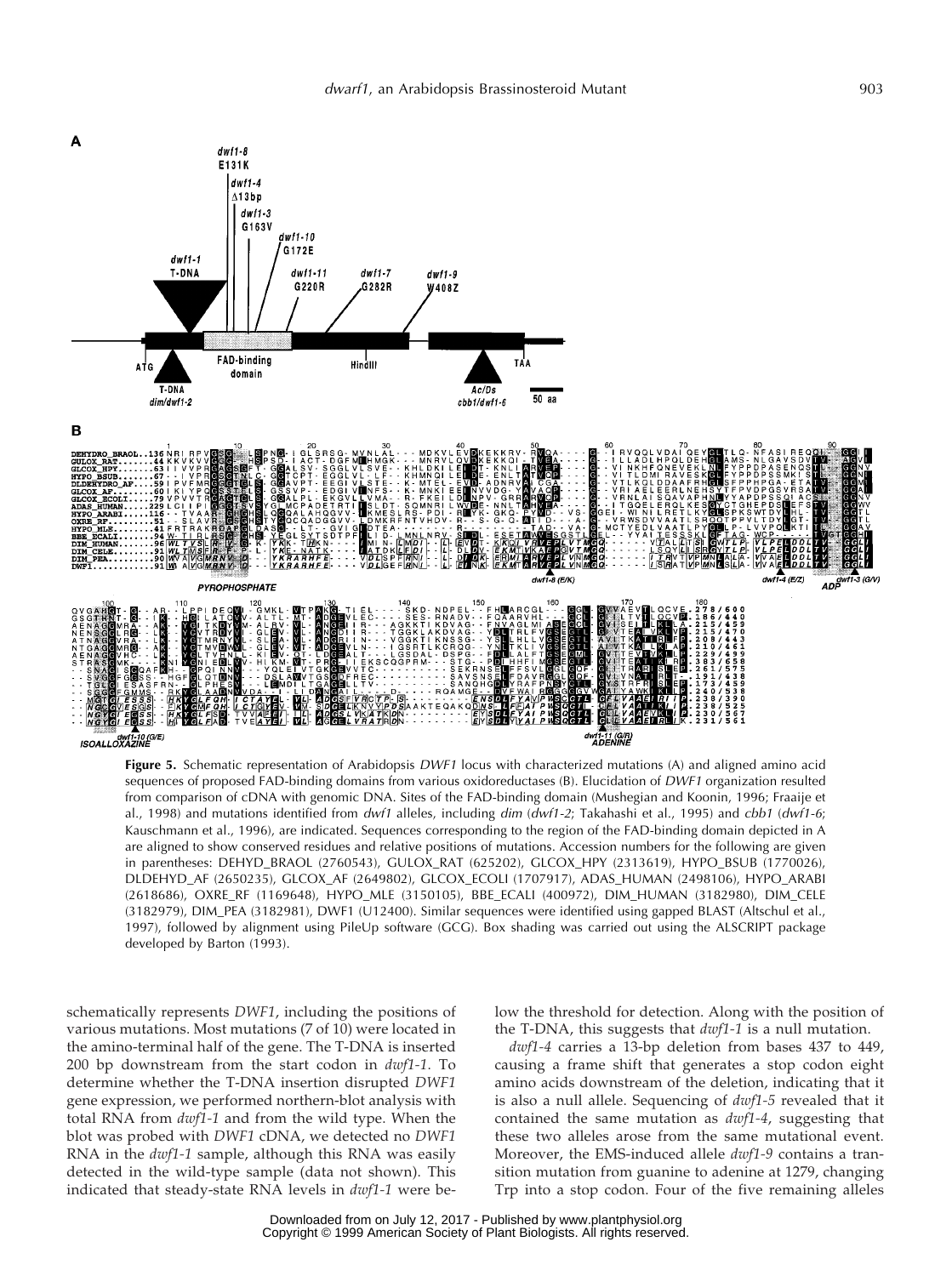contained substitution mutations that changed Gly into a charged amino acid (*dwf1-7*, *dwf1-10*, and *dwf1-11*) or Val (*dwf1-3*). Finally, *dwf1-8* caused a change from a negatively charged Glu to a positively charged Lys.

To better understand DWF1 function, we performed database searches with the *DWF1* cDNA and its deduced protein sequence. BLAST searches (Altschul et al., 1997) produced two categories of proteins; one displayed global similarity with DWF1. This group included DIM-like proteins isolated from pea (88% similarity; Shimizu and Mori, 1996; accession no. 3182981), *Caenorhabditis elegans* (53%; accession no. 3182979), and human (60%; Nomura et al., 1994; accession no. 3182980). The other group of proteins showed similarities to only a part of the DWF1 protein from amino acids 91 to 231. Figure 5B illustrates the results of the local sequence alignment. The second group of proteins is represented by sequences from bacteria through plants and animals, and the functions of many of these proteins are unknown.

Proteins with known functions include L-gulonolactone oxidase of rat (GULOX\_RAT; Koshizaka et al., 1988), l-galactono-1,4-lactone dehydrogenase of *Brassica oleracea* (DEHYD\_BRAOL; Ostergaard et al., 1997), alkyldihydroxyacetonephosphate synthase of human (ADAS\_HUMAN; de Vet et al., 1997), berberine-bridge-forming enzyme of *Eschscholzia californica* (BBE\_ECALI; Dittrich and Kutchan, 1991), glycolate oxidase subunit of *Helicobacter pylori* (GLCOX\_HPY; Tomb et al., 1997), and p-lactate dehydrogenase of *Archaeoglobus fulgidus* (DLDEHYD\_AF; Klenk et al., 1997). Mushegian and Koonin (1995) initially proposed that the domain illustrated in Figure 5B is conserved among a broad spectrum of oxidoreductases requiring FAD as a prosthetic group. In the FAD-binding domain shown in Figure 5B, 46 of 140 residues (91–231) in DWF1 are conserved. Ten of the 49 conserved residues are Gly. In support of the importance of the conserved domain, mutations in our *dwf1* alleles correspond well to the conserved residues. Among eight *dwf1* mutations, six are located in or before this FAD-binding domain. Four mutations are located in highly conserved residues (*dwf1-2*, *dwf1-8*, *dwf1-10*, and *dwf1-11*), and one that creates a premature stop codon (*dwf1-3*) is predicted to delete the FAD-binding domain.

#### **DISCUSSION**

#### **Comparison of Different dwf Mutants**

Brassinosteroids have long been known to be involved in many different developmental events throughout the life cycle of plants (Mandava, 1988). However, definitive evidence for the role of brassinosteroids during plant growth has remained unclear until the recent characterization of mutants defective in brassinosteroid biosynthesis or perception. Brassinosteroid dwarf mutants, including *dwf1*, are characterized by multiple phenotypes: reduced height, robust stems, reduced fertility, prolonged life cycle, darkgreen color, round and curled leaves, and, when grown in the dark, short hypocotyls and expanded cotyledons. This phenotype has been reported for several brassinosteroid dwarfs, including *bri1* (*dwf2*) (Clouse et al., 1996), *cpd* (*dwf3*)

(Szekeres et al., 1996), *dwf4* (Choe et al., 1998), *det2* (*dwf6*) (Li et al., 1996), and *dwf7* (Choe et al., 1999). Therefore, it is worth comparing *dwf1* with other dwarf loci.

At 35 d of age, *dwf1-1* was 5.47 cm tall (Table I), whereas *dwf4-1* grew to only half of this height, or 2.8 cm (Azpiroz et al., 1998). In addition, the heights of *dwf2-1* (*bri1*), *dwf3-1* (*cpd*), and *dwf6-1* (*det2*) were 1.4, 1.92, and 5.1 cm, respectively (B.P. Dilkes, B. Schulz, S. Choe, R. Azpiroz, and K.A. Feldmann, unpublished data). The length of dark-grown hypocotyls for these mutants was proportional to the severity of their phenotype in the light (data not shown). Thus, based on their severity, the *dwf* loci can be divided into two groups: standard and small dwarfs. The standard dwarfs include *dwf1* and *dwf6* (*det2*), whereas the small dwarfs include *dwf2* (*bri1*), *dwf3* (*cpd*), and *dwf4*. The earlier the biosynthetic defect, the less severe the phenotype. In other words, biosynthetic defects in the standard dwarfs reside before the DWF4 step, the putative rate-limiting step in brassinosteroid biosynthesis (Fujioka et al., 1995; Choe et al., 1998), whereas small dwarfs correspond to the DWF4 mediated steps and steps following them.

This relationship is reversed in GA-biosynthetic dwarfs such as *ga1* to *ga5* (Ross et al., 1997). Mutants blocked in the early reactions of GA biosynthesis, such as *ga1*, *ga2*, and *ga3* (defective in steps before  $GA_{12}$ ), display extreme dwarfism compared with *ga4* and *ga5*, which are defective in later biosynthetic steps (Koornneef and van der Veen, 1980; Finkelstein and Zeevaart, 1994). It is thought that later biosynthetic steps in GA biosynthesis are mainly modification reactions conferring increased bioactivity to GAs through network reactions of many redundant isozymes (Finkelstein and Zeevaart, 1994). Thus, GA-biosynthetic mutants could still synthesize a limited number of active GAs (Finkelstein and Zeevaart, 1994). It is also possible that brassinosteroid-biosynthetic reactions downstream of the DWF4-mediated step are more critical to conferring functionality to brassinosteroids than upstream reactions.

One difference between the GA- and brassinosteroidbiosynthetic pathways may be that the genes involved in the reactions upstream of the DWF4 step are genetically redundant. In support of this, we have detected lightly hybridizing bands with *DWF1* and *DWF7* probes in northern and Southern blots (A. Tanaka, B.P. Dilkes, S. Choe, F.E. Tax, and K.A. Feldmann, unpublished data). A *DWF7* homolog has been isolated and is being characterized (A. Tanaka, S. Choe, F.E. Tax, and K.A. Feldmann, unpublished data). In addition, the possibility of a second gene for *DET2* was reported by Fujioka et al. (1997). Further analysis of these cross-hybridizing genes in the upstream reactions through cloning, sequencing, and expression studies, including temporal and spatial localization studies, will provide us with in-depth knowledge about the regulation of brassinosteroid biosynthesis in relation to the phenotypic severity of these dwarf mutants.

#### **Delayed Senescence in dwf Mutants**

*dwf1* mutants and other brassinosteroid dwarf mutants show an expanded life span. Dwarf plants both maintain green leaves and produce flowers for a longer period of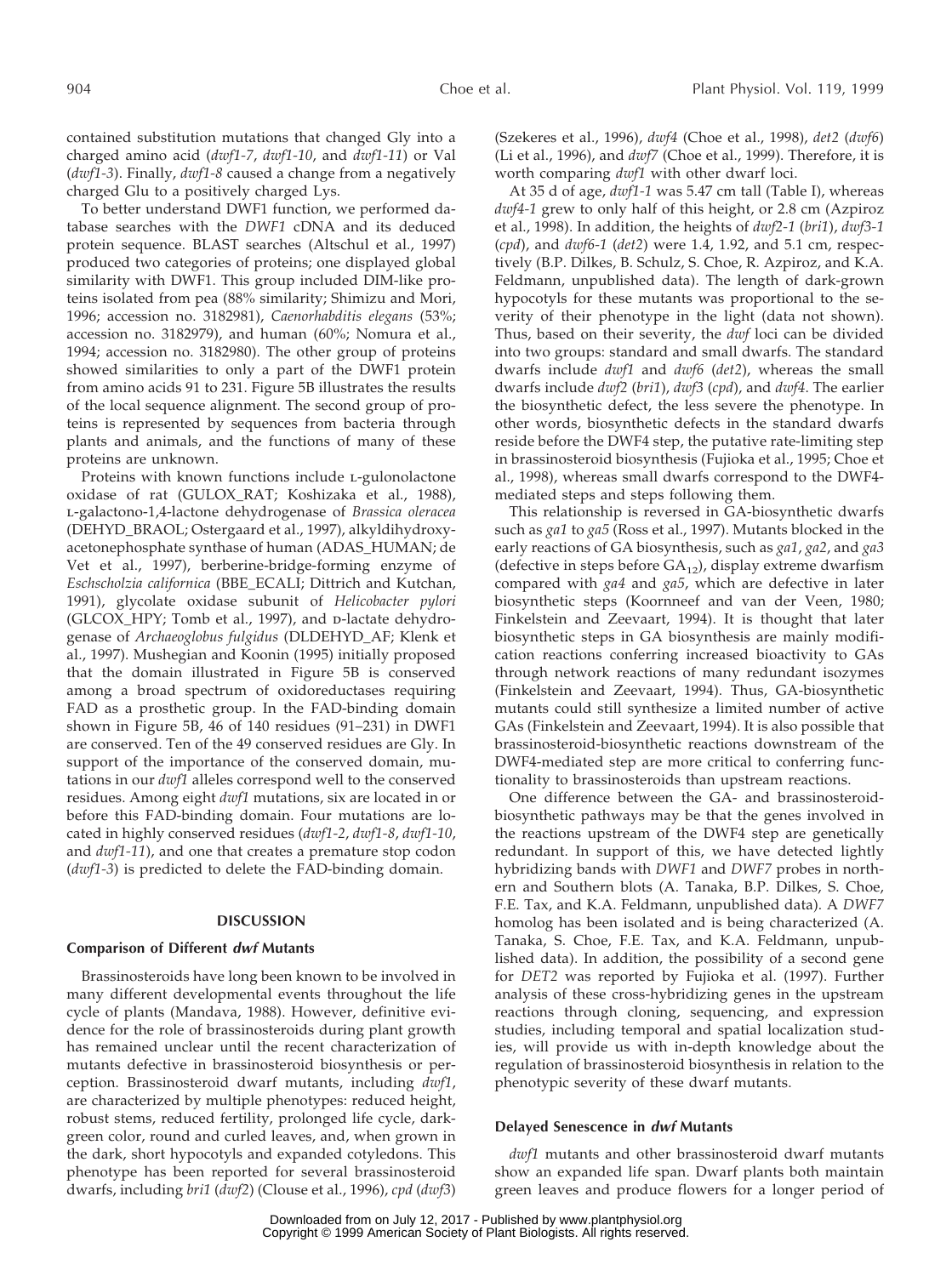time than the wild type. Bolting, first flower anthesis, first silique senescence, and termination of flowering are all delayed in *dwf1* (Table III). Similarly, Azpiroz et al. (1998) reported that completion of one generation takes 98 d for *dwf4-1*, compared with 57 d for the wild type. The cause of the extended life span for brassinosteroid *dwf* mutants is not known. However, one possible explanation is that a long life cycle is associated with reduced fertility. Guarente et al. (1998) and Nooden (1988) have shown that developing seeds in need of mobilized nutrients trigger the onset of senescence as part of a global nutrient-recycling program.

Nooden (1988) showed that removal of the developing seed pods of soybean greatly delayed senescence of leaves and whole plants because of an increased quantity of cytokinins transported from the roots. Similarly, it is possible that the failure of seed development in dwarf mutants to produce signals for the onset of senescence could be the reason that *dwf1* displayed an expanded life span. In support of this, the generative phase was significantly expanded in *dwf1*. It took 82 d for *dwf1-1* to progress from bolting to the termination of flowering, whereas 40 d were required for the wild type. However, the vegetative phase of *dwf1* was not delayed significantly (Table III). Furthermore, there are data (B. Dilkes, R. Azpiroz, S. Choe, and K. Feldmann, unpublished data) suggesting that the generation time was proportional to the fertility of brassinosteroid *dwf* mutants: the less fertile (i.e. *dwf4* and *bri1* [*dwf2*]) the longer the generation time. Despite the delayed senescence, we do not know whether intrinsic, age-dependent senescence was also delayed or if it was unaffected. Hensel et al. (1993) have suggested that age-dependent senescence can be uncoupled from reproductive development. Recently, Park et al. (1998) and Weaver et al. (1998) have cloned and tested many senescence-related genes in relation to various internal and external signals. Exploring the expression of the senescence-related genes in *dwf1* plants could provide more detailed information about the mechanism of delayed senescence in *dwf1* and about the role of brassinosteroids in the senescence process.

#### **Possible Function of DWF1 Protein**

In addition to the morphological analysis of *dwf1*, we characterized the molecular basis of several *dwf1* alleles, and showed that *dwf1* was defective in the conversion of 24-methylenecholesterol to campesterol in the sterolbiosynthetic pathway leading to brassinosteroid biosynthesis. Analysis of the amino acid sequence of DWF1 indicated that it probably resides in the endomembrane system, most likely in the ER. It has been shown that most of the steroidbiosynthetic enzymes need to be located in membranes for proper functioning (for review, see Bach and Benveniste, 1997). In addition, part of the DWF1 protein sequence showed significant similarity to oxidases from many different organisms, including bacteria and humans (Fig. 5B). Mushegian and Koonin (1995) initially found that this putative domain was shared by many oxidases that require FAD as a coenzyme.

More recently, based on the crystal structure of an  $8\alpha$ -(*N<sup>3</sup>* -histidyl)-FAD-containing flavoprotein, vanillyl-alcohol oxidase, Fraaije et al. (1998) reported that there were two major domains: a FAD-binding domain and a substratebinding domain. The FAD-binding domain was characterized by subdomains for the binding of pyrophosphate, ADP, isoalloxazine, and adenine (Fraaije et al., 1998; Fig. 5B). According to their findings, the residues in the FADbinding domain were highly conserved among enzymes involved in a diverse range of redox reactions. The absence of residues for isoalloxazine-ring linkages such as His, Cys, or Tyr in the pyrophosphate subdomain in DWF1 (undernoted as pyrophosphate in Fig. 5B) suggests that DWF1 binds to its coenzyme, FAD, not by a covalent bond but by a dissociable bond, which is common for many FADdependent enzymes (Mewies et al., 1998). Furthermore, conservation of the subdomains in DWF1 indicated that it belonged to this novel group of oxidases. Six of eight *dwf1* mutations reported in this paper interfered with this domain.

The null allele, *dwf1-1*, contained an insertion upstream of the FAD-binding domain, and *dwf1-4* contained a stop codon in the middle of the domain. In addition, in *dwf1-3* and *dwf1-11*, residues belonging to the ADP- and the adenine-contacting regions, respectively, were altered (Fig. 5B). The severity of *dwf1* alleles was correlated with the location of the mutations relative to the FAD-binding domain. The mutants in the Ws-2 background, *dwf1-1*, *dwf1-8*, *dwf1-10*, and *dwf1-11*, which are located at or before the FAD-binding domain, displayed more severe phenotypes than *dwf1-7* and *dwf1-9*, in which the mutations were found after the FAD-binding domain (data not shown). With the addition of *dwf1-2* (*dim*) (T-DNA insertion upstream of FAD-binding domain [Takahashi et al., 1995]) and *dwf1-6* (*cbb1*) (transposon insertion 515 amino acids downstream of the start codon [Kauschmann et al., 1996]), 7 of 10 mutations were localized in or before the FAD-binding domain. This suggests that the conserved residues in the FAD-binding domain are critical for DWF1 function, perhaps through binding of the coenzyme FAD to the DWF1 apoenzyme leading to redox reactions catalyzed by the flavoenzyme.

Aside from the putative FAD-binding domains, we can speculate on the role assigned to the rest of the protein. First, as Fraaije et al. (1998) have pointed out, one part of the protein may play the role of the substrate-binding domain, and this binding domain may be variable in sequence between diverse redox enzymes. Second, the rest of the protein sequence may confer an enzymatic function other than that of an oxidase. For instance, it has been proposed that campesterol is produced via isomerization of  $\Delta^{24(28)}$  to  $\Delta^{24(25)}$  as an intermediate before the double bond is saturated by the reductase activity. Thus, the isomerization and reduction of the  $\Delta^{24(25)}$  double bond could be performed by the rest of the protein in this multifunctional enzyme.

In conclusion, loss of the enzyme that converts 24 methylenecholesterol to campesterol in *dwf1* plants caused a dramatic reduction in campesterol biosynthesis (Fig. 4) to approximately 0.3% of wild-type levels. The reduction of campesterol resulted in reduced biosynthesis of brassinolide, which seemed to be the direct cause of altered devel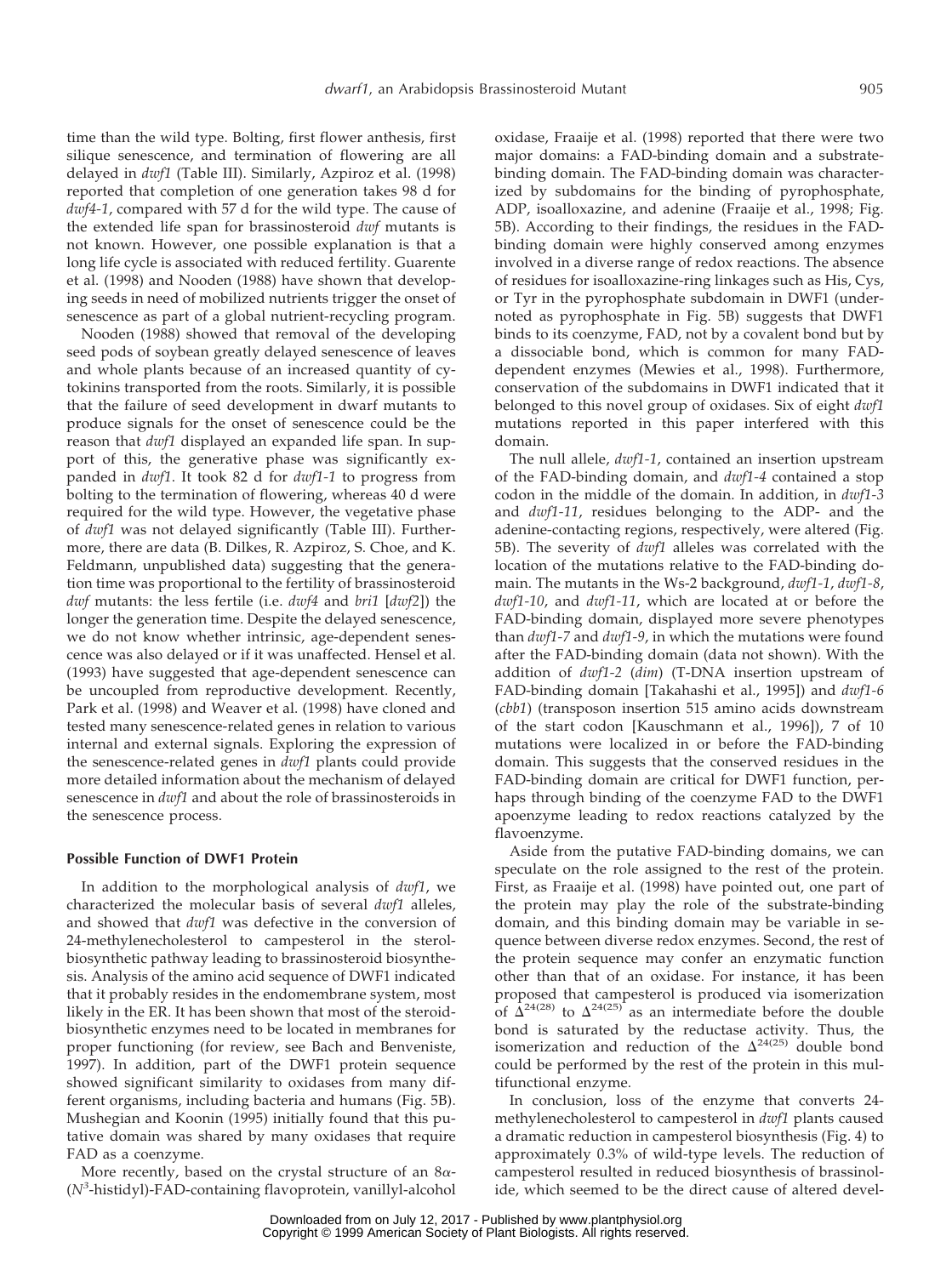opment in *dwf1* plants. In addition to *dwf7*, *dwf1* is now a second sterol-specific biosynthetic mutant showing a characteristic *dwarf* phenotype that can be rescued to wild type by the exogenous application of brassinosteroids.

#### **NOTE ADDED IN PROOF**

While this manuscript was in the review process, Klahre et al. (1998) also showed that *diminuto* (*dwf1-2*) was defective in the conversion of 24-methylenecholesterol to campesterol in brassinosteroid biosynthesis. In addition, the authors provided evidence that DIM/DWF1 is associated with the endomembrane system rather than with the nucleus.

Received October 16, 1998; accepted December 1, 1998.

#### **LITERATURE CITED**

- **Altmann T, Felix G, Jessop A, Kauschmann A, Uwer U, Pena-Cortes H, Willmitzer L** (1995) Ac/Ds transposon mutagenesis in *Arabidopsis thaliana*: mutant spectrum and frequency of *Ds* insertion mutants. Mol Gen Genet **247:** 646–652
- **Altschul SF, Madden TL, Schaffer AA, Zhang J, Zhang Z, Miller** W, Lipman DJ (1997) Gapped BLAST and PSI-BLAST: a new generation of protein database search programs. Nucleic Acids Res **25:** 3389–3402
- **Azpiroz R, Wu Y, LoCascio JC, Feldmann KA** (1998) An Arabidopsis brassinosteroid-dependent mutant is blocked in cell elongation. Plant Cell **10:** 219–230
- **Bach TJ, Benveniste P** (1997) Cloning of cDNAs or genes encoding enzymes of sterol biosynthesis from plants and other eukaryotes: heterologous expression and complementation analysis of mutations for functional characterization. Prog Lipid Res **36:** 197–226
- **Barton GJ** (1993) ALSCRIPT: a tool to format multiple sequence alignments. Protein Eng **6:** 37–40
- **Bell CJ, Ecker JR** (1994) Assignment of 30 microsatellite loci to the linkage map of Arabidopsis. Genomics **19:** 137–144
- **Bowman J** (1994) Arabidopsis: An Atlas of Morphology and Development. Springer-Verlag, New York, pp 3–11
- **Choe S, Dilkes BP, Fujioka S, Takatsuto S, Sakurai A, Feldmann KA** (1998) The *DWF4* gene of Arabidopsis encodes a cytochrome P450 that mediates multiple  $22\alpha$ -hydroxylation steps in brassinosteroid biosynthesis. Plant Cell **10:** 231–243
- **Choe S, Feldmann KA** (1998) T-DNA mediated gene tagging. *In* K Lindsey, ed, Transgenic Plant Research. Harwood Academic Publishers, Amsterdam, The Netherlands, pp 57–73
- **Choe S, Noguchi T, Fujioka S, Takatsuto S, Tanaka A, Yoshida S, Ross AS, Tax FE, Feldmann KA** (1999) Arabidopsis *dwf7 ste1–2* is defective in the  $\Delta^7$  sterol C5 desaturation step leading to brassinosteroid biosynthesis. Plant Cell **11:** 207–222
- **Clouse SD, Langford M, McMorris TC** (1996) A brassinosteroidinsensitive mutant in *Arabidopsis thaliana* exhibits multiple defects in growth and development. Plant Physiol **111:** 671–678
- **de Vet EC, van den Broek BT, van den Bosch H** (1997) Nucleotide sequence of human alkyl-dihydroxyacetonephosphate synthase cDNA reveals the presence of a peroxisomal targeting signal 2. Biochim Biophys Acta **1346:** 25–29
- **Dilkes BP, Feldmann KA** (1998) Cloning genes from T-DNA tagged mutants. *In* J Martinez-Zapater, J Salinas, eds, Methods in Molecular Biology: Arabidopsis Protocol. Humana Press, Totowa, NJ, pp 339–351
- **Dittrich H, Kutchan TM** (1991) Molecular cloning, expression, and induction of berberine bridge enzyme, an enzyme essential to the formation of benzophenanthridine alkaloids in the response of plants to pathogenic attack. Proc Natl Acad Sci USA **88:** 9969–9973
- **Feldmann KA, Marks MD** (1987) *Agrobacterium*-mediated transformation of germinating seeds of *Arabidopsis thaliana*: a nontissue culture approach. Mol Gen Genet **208:** 1–9
- **Feldmann KA, Marks MD, Christianson ML, Quatrano RS** (1989) A dwarf mutant of *Arabidopsis* generated by T-DNA insertion mutagenesis. Science **243:** 1351–1354
- **Finkelstein RR, Zeevaart JAD** (1994) Gibberellin and abscisic acid biosynthesis and response. *In* E Meyerowitz, C Somerville, eds, Arabidopsis. Cold Spring Harbor Laboratory Press, Cold Spring Harbor, NY, pp 523–554
- **Fraaije MW, Van Berkel WJ, Benen JA, Visser J, Mattevi A** (1998) A novel oxidoreductase family sharing a conserved FADbinding domain. Trends Biochem Sci **23:** 206–207
- **Fujioka S, Inoue T, Takatsuto S, Yanagisawa T, Yokota T, Sakurai A** (1995) Biological activities of biosynthetically-related congeners of brassinolide. Biosci Biotechnol Biochem **59:** 1973–1975
- **Fujioka S, Li J, Choi YH, Seto H, Takatsuto S, Noguchi T, Watanabe T, Kuriyama H, Yokota T, Chory J, and others** (1997) The Arabidopsis *deetiolated2* mutant is blocked early in brassinosteroid biosynthesis. Plant Cell **9:** 1951–1962
- **Guarente L, Ruvkun G, Amasino R** (1998) Aging, life span, and senescence. Proc Natl Acad Sci USA **95:** 11034–11036
- **Hensel LL, Grbic V, Baumgarten DA, Bleecker AB** (1993) Developmental and age-related processes that influence the longevity and senescence of photosynthetic tissues in Arabidopsis. Plant Cell **5:** 553–564
- **Hicks GR, Raikhel NV** (1995) Protein import into the nucleus: an integrated view. Annu Rev Cell Dev Biol **11:** 155–188
- **Ho¨fte H, Hubbard L, Reizer J, Ludevid D, Herman EM, Chrispeels MJ** (1992) Vegetative and seed-specific forms of tonoplast intrinsic protein in the vacuolar membrane of *Arabidopsis thaliana*. Plant Physiol **99:** 561–570
- **Kauschmann A, Jessop A, Koncz C, Szekeres M, Willmitzer L, Altmann T** (1996) Genetic evidence for an essential role of brassinosteroids in plant development. Plant J **9:** 701–713
- **Klahre U, Noguchi T, Fujioka S, Takatsuto S, Yokota T, Nomura T, Yoshida S, Chua NH** (1998) The Arabidopsis *DIMINUTO/ DWARF1* gene encodes a protein involved in steroid synthesis. Plant Cell **10:** 1677–1690
- **Klenk HP, Clayton RA, Tomb JF, White O, Nelson KE, Ketchum KA, Dodson RJ, Gwinn M, Hickey EK, Peterson JD, and others** (1997) The complete genome sequence of the hyperthermophilic, sulphate-reducing archaeon *Archaeoglobus fulgidus*. Nature **390:** 364–370
- **Koornneef M, van der Veen JH** (1980) Induction and analysis of gibberellin sensitive mutants in *Arabidopsis thaliana* (L.) Heynh. Theor Appl Genet **58:** 257–263
- **Koshizaka T, Nishikimi M, Ozawa T, Yagi K** (1988) Isolation and sequence analysis of a complementary DNA encoding rat liver l-gulono-gamma-lactone oxidase, a key enzyme for l-ascorbic acid biosynthesis. J Biol Chem **263:** 1619–1621
- **Li J, Chory J** (1997) A putative leucine-rich repeat receptor kinase involved in brassinosteroid signal transduction. Cell **90:** 929–938
- **Li J, Nagpal P, Vitart V, McMorris TC, Chory J** (1996) A role for brassinosteroids in light-dependent development of *Arabidopsis*. Science **272:** 398–401
- **Mandava NB** (1988) Plant growth-promoting brassinosteroids. Annu Rev Plant Physiol Plant Mol Biol **39:** 23–52
- **Medford JI, Elmer JS, Klee HJ** (1991) Molecular cloning and characterization of genes expressed in shoot apical meristems. Plant Cell **3:** 359–370
- **Mewies M, McIntire WS, Scrutton NS** (1998) Covalent attachment of flavin adenine dinucleotide (FAD) and flavin mononucleotide (FMN) to enzymes: the current state of affairs. Protein Sci **7:** 7–20
- **Mushegian AR, Koonin EV** (1995) A putative FAD-binding domain in a distinct group of oxidases including a protein involved in plant development. Protein Sci **4:** 1243–1244
- **Nakai K, Kanehisa M** (1992) A knowledge base for predicting protein localization sites in eukaryotic cells. Genomics **14:** 897–911
- **Nomura N, Miyajima N, Sazuka T, Tanaka A, Kawarabayasi Y, Sato S, Nagase T, Seki N, Ishikawa K, Tabata S** (1994) Prediction of the coding sequences of unidentified human genes. I. The coding sequences of 40 new genes (KIAA0001-KIAA0040) deduced by analysis of randomly sampled cDNA clones from human immature myeloid cell line KG-1. DNA Res **1:** 27–35